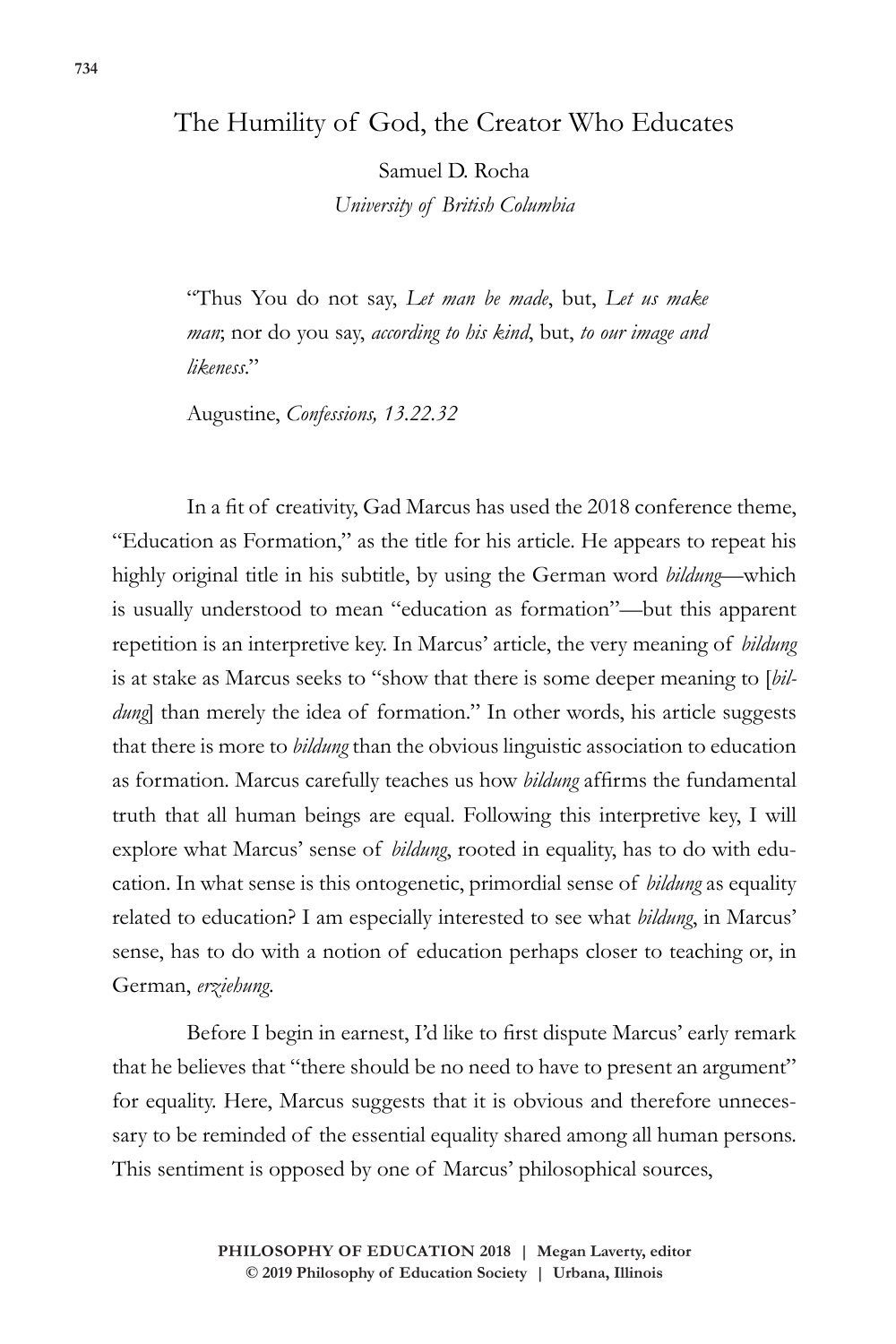Martin Heidegger. In *Being and Time*, Heidegger continually warns against the easy acceptance of the obvious as a given. All forms of everydayness, Heidegger warns us, provide an inauthentic dismissal of what is primordial because it seems too fundamental to worry about. This dangerous dismissal of the obvious serves as evidence for Heidegger's assertion that we have forgotten Being. This is how, according to Heidegger, ontological research is brushed aside. Marcus ought to be more circumspect about dismissing equality as obvious. Indeed, this very obviousness of equality may be precisely why it is so often missed. In the end, Marcus redeems himself in his analysis. He does not forget the Being of beings and takes up ontological research through religious exegesis. Nonetheless, my response here firmly rejects the cavalier mood he opens with. My rejection is strongest when we encounter Marcus' primary theological source, the Book of Genesis. As we have seen in Marcus' article, and will continue to see in my response, this Torah exists for study and has supplied religious lessons for millennia. These lessons always bear repeating, in the re-reading of study and the iterative nature of teaching. It is always the right time to present an argument for equality, which is why texts like the Book of Genesis exist to begin with.

After this admonition, I will show how this educational need for repetition is at the very heart of Marcus' exploration into the deeper meaning of *bildung*. Think of these words that remain as my attempt to say one word in response to Marcus: Amen.

Let us turn now to the passages from Genesis that Marcus examines. The first passage emerges indirectly through rabbinic commentary, taken from the earliest clauses of Genesis 1:26—"And God said, 'Let us make man in our image, after our likeness.'"1 Marcus brings Rashi's commentary to bear upon the notion of human equality that emerges from Adam being made in the image and likeness of God. Reading onwards to chapter three, one finds that the human equality of chapter one seems to involve a form of inequality as well. After all, the serpent tempts Eve with the fruit of the Tree of Knowledge, saying, "you will be like angels" (3:5). After Adam and Eve eat from the Tree of Knowledge, God says, "Behold man has become like one of us, having the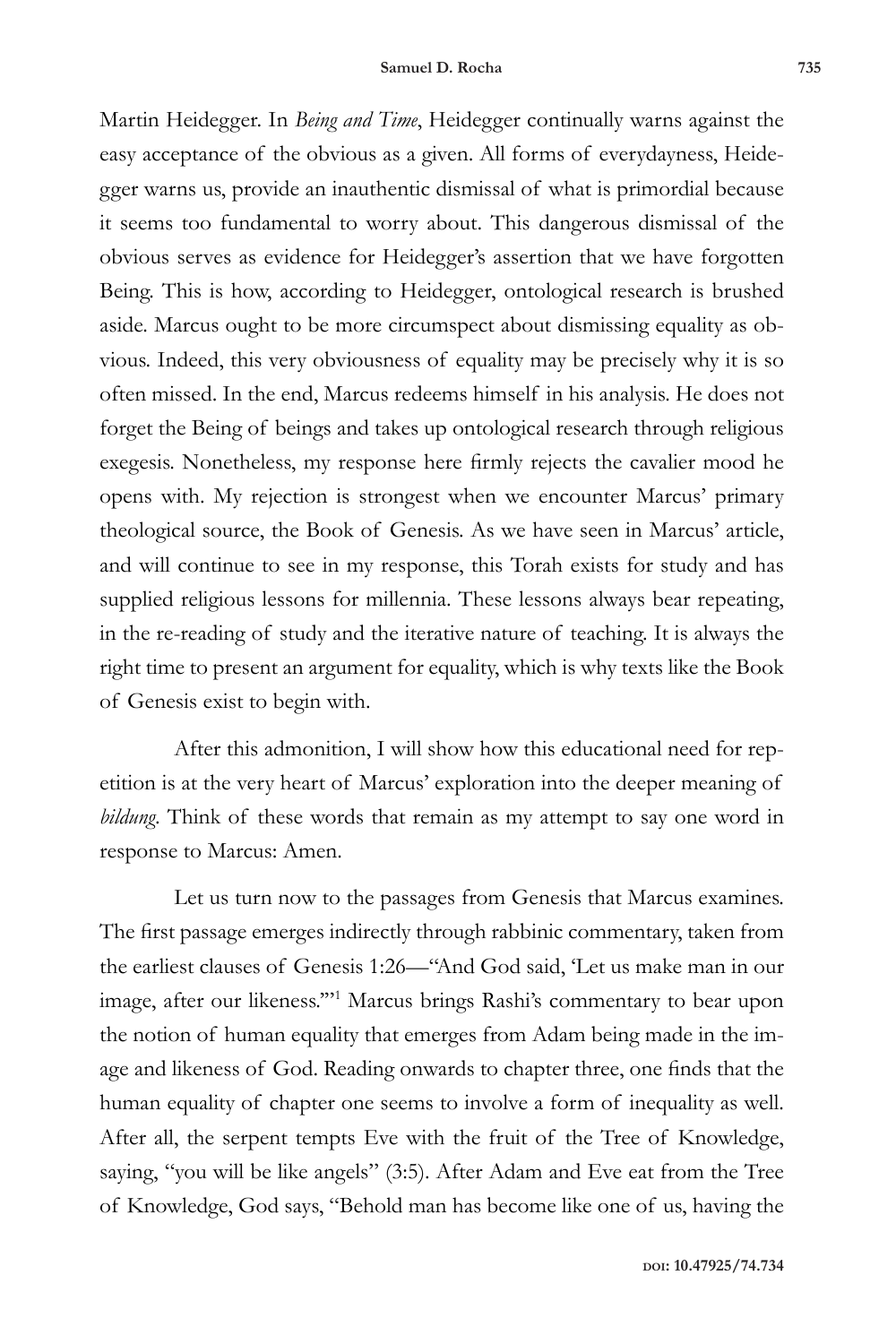ability of knowing good and evil, and now, lest he stretch forth his hand and take also from the Tree of Life and eat and live forever" (3:22) and banishes them from the Garden of Eden. Adam and Eve are made in the image and likeness of God, as Marcus reminds us, but this human *bild* does not entail equality to angelic beings and much less to God at first glance. Does this mean in Genesis there is a dialectical notion of inequality before angels and God alongside human equality?

A close reader will notice that God speaks using plural pronouns: "Let *us* make man in *our* image, after *our* likeness'," "man has become like one of *us*" (emphasis added). Why does a monotheistic God speak in plural pronouns? Consideration of this question may resolve some of the *prima facie* tensions between the human equality presented in chapter one and the sense of inequality before angels and God in chapter three. Rashi addresses this very question in two commentaries on the phrase "Let us make" from Genesis 1:26. In the first, Rashi explains that "Since man was created in the likeness of the angels, and they would envy him, He [God] consulted them," concluding that God "took counsel with His heavenly household." In his second commentary on the same passage, Rashi elaborates further on the writing of the Scripture itself, saying, "Scripture did not hesitate to teach proper conduct and the trait of humility, that a great person should consult with and receive permission from a smaller one. Had it been written: 'I shall make man,' we would not have learned that He was speaking with His tribunal, but to Himself." God, Rashi seems to indicate, is not an autocrat. Instead, he appears to be an educator.

Rashi's commentary illuminates a radical implication within Marcus's reading of *bildung* as equality in the Book of Genesis. The image of Being that our equality is forged upon is not a singularly pressed autocratic seal. Even God, Rashi teaches us, "took counsel" "in order to teach proper conduct and the trait of humility." This means that the apparent metaphysical inequality between angelic and human beings—and, more radically, between Creator and created—is ruptured for explicitly educational purposes. God forgoes divine right in order to teach. Pedagogy interrupts mystagogy. Education complicates metaphysics. The God of the book of Genesis—the God of Abraham, Isaac,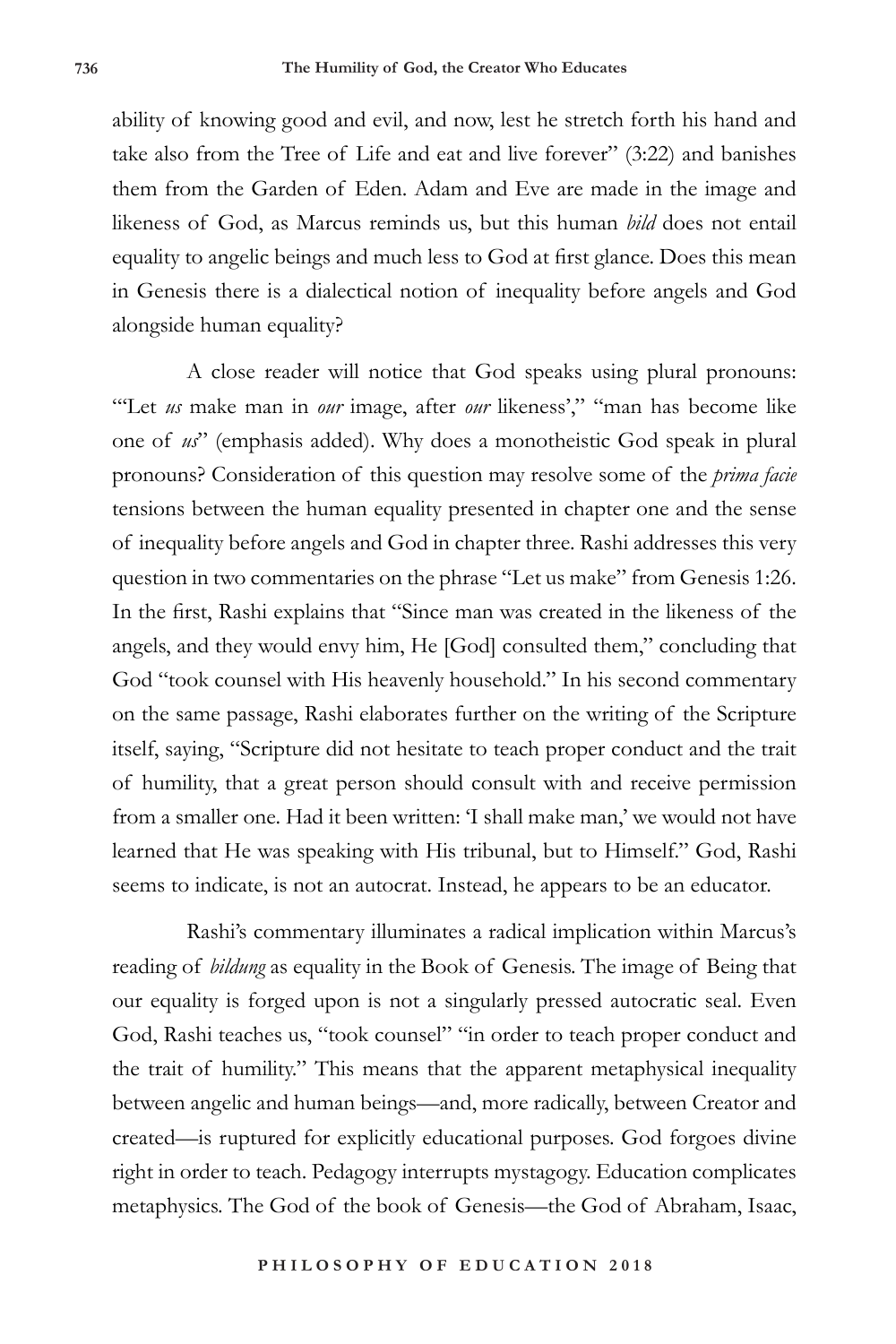and Jacob—has all the power to create *ex nihilo* one could imagine, yet this is not the account of creation we find in Hebrew scripture and tradition when it comes to the human person. Far from it, God does not forget to teach us as he creates us. The writers of the sacred text are faithful to this reality is their usage of plural pronouns.

The orthodoxy of this teaching may conceal a potential scandal for theology—and Rashi does mention that it almost flirts with heresy—but the orthopraxy of God's desire to not only create but to *teach* in the very act of creation reveals a challenge to far more than our understanding of education and *bildung*. It is an educational challenge to theology itself, to the notion of God. The lesson of equality is not only the ontological equality of *bildung* that Marcus asserts between humans, it is also the theological humility of God to teach us his ways so we might better keep his commands to love the divine in and through our love for one another. This gives new meaning to the expression "For my sake the world was created." On this reading, God's humility creates the world educationally and we are called to constantly renew that world in the same way. The act of creation is not an act of conceit, it a humble act of education. Marcus's exegesis of *bildung* reveals not only education as formation and equality, but also the humility of God as a Creator who educates.

As we have seen in the Book of Genesis, God forgoes the metaphysical right to inequality in order to teach us the humility required for equality. As Marcus' article continues, we see that equality is not limited to our relation to the Divine, but also, perhaps most importantly, extended towards to each other. After all, it was Cain's jealousy towards Abel's more favorable sacrifice to God that motivated him to kill his brother. Cain's sin does not begin in fratricide. Abel's "bloods" call out from the failure to show the proper conduct of humility in Cain's offering before God which led to his murderous jealousy towards his brother. As Adam and Eve sought equality to God, Cain sought equality to Abel. In both cases, they missed the radical lesson of equality embedded in the humility of God in his acts of creation, but these sins are a *felix culpa*, a happy fault for us because by re-reading and re-telling these stories we are confronted with the great promise of true education: the possibility of